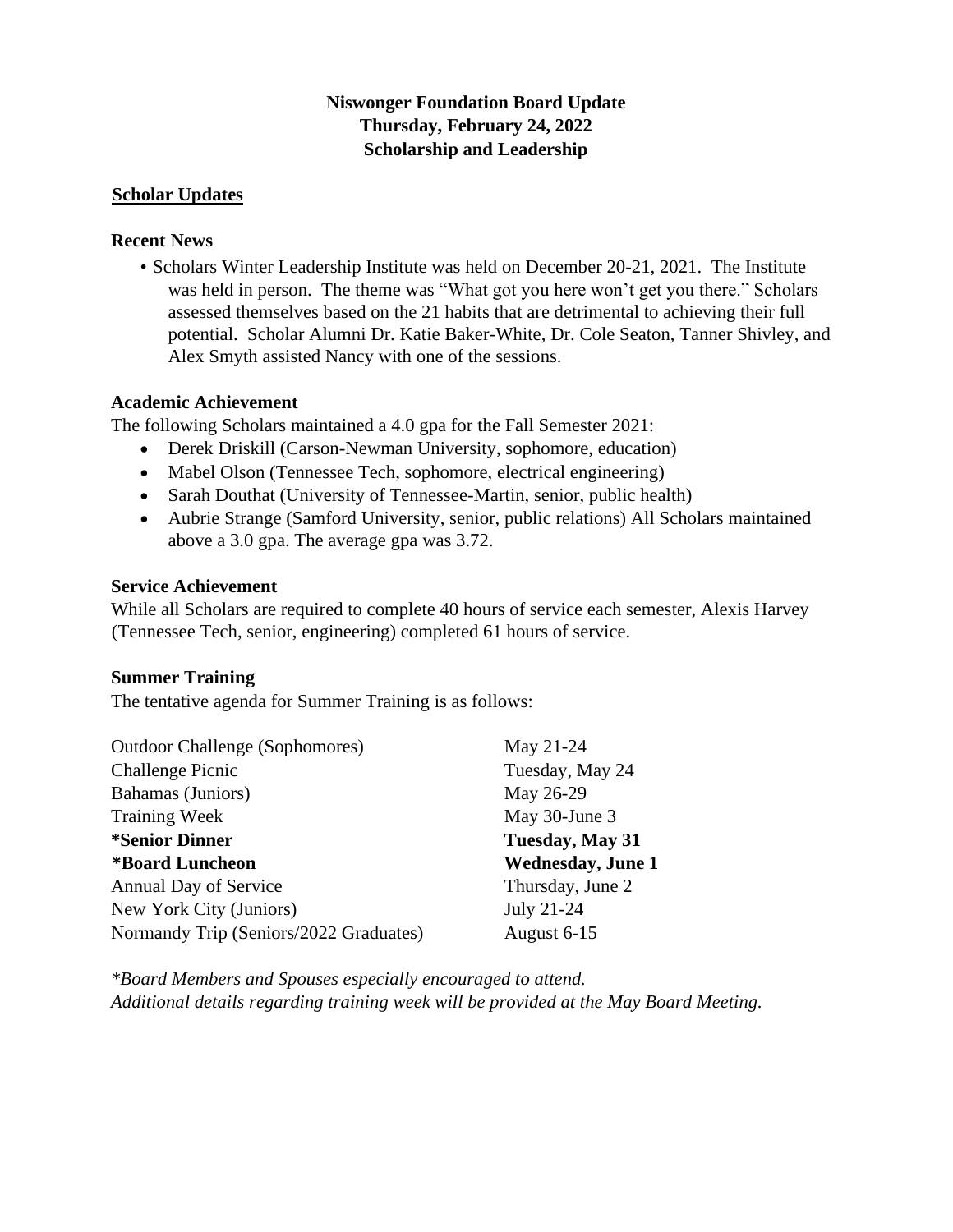# **NISWONGER SCHOLAR NEWS**

**Trent Dickerson** (University of Tennessee, Sophomore) completed his 2-year Coop with FedEx and was offered a part-time position with them while he completes his undergraduate studies.

**Sarah Douthat** (University of Tennessee at Martin) graduated in December with a degree in Health and Human Performance Public Health. She accepted a position with Niswonger Foundation's NiswongerCare program as an Advisor.

**Derek Driskill** (Carson-Newman University, Junior) will be presenting an interdisciplinary research essay and compete at the Alpha Chi National Convention, in Austin, Texas, March 24-26. He was hired as Lead Resident Assistant for Appalachia Commons. He announced his candidacy for Student Body President at Carson-Newman.

**Alexis Harvey** (Tennessee Technological University) graduated cum laude in December with a BS in Electrical Engineering with a minor in Mathematics. She is pursuing her MS in Power and Energy Systems at Purdue University while working full time as an Electrical Engineer at Eastman Chemical Company. She is a member of the Collegiate Leadership Institute for the Society of Women Engineers and Women in Engineering for IEEE.

**Sam Hensley** (East Tennessee State University, Sophomore) began serving as Parliamentarian of the ETSU Student Government Association. He has joined the University's Marketing and Innovation Committee.

**Mabel Olson** (Tennessee Technological University) accepted an invitation to the engineering honor society, Tau Beta Pi. She received two Tennessee Tech Scholarships for the spring semester; the Captain William Lafayette Anderson Endowed Scholarship for Electrical and Computer Engineering, \$3000, and the Excellence in Electric Power Endowed Scholarship, \$1000. She accepted a summer internship opportunity with Bright Ridge, in Johnson City.

**Aubrie Strange** (Samford University) graduated from Samford in December with a degree in Journalism and Mass Communication. She has accepted a position with Prosper of Birmingham Alabama as Fundraising Manager.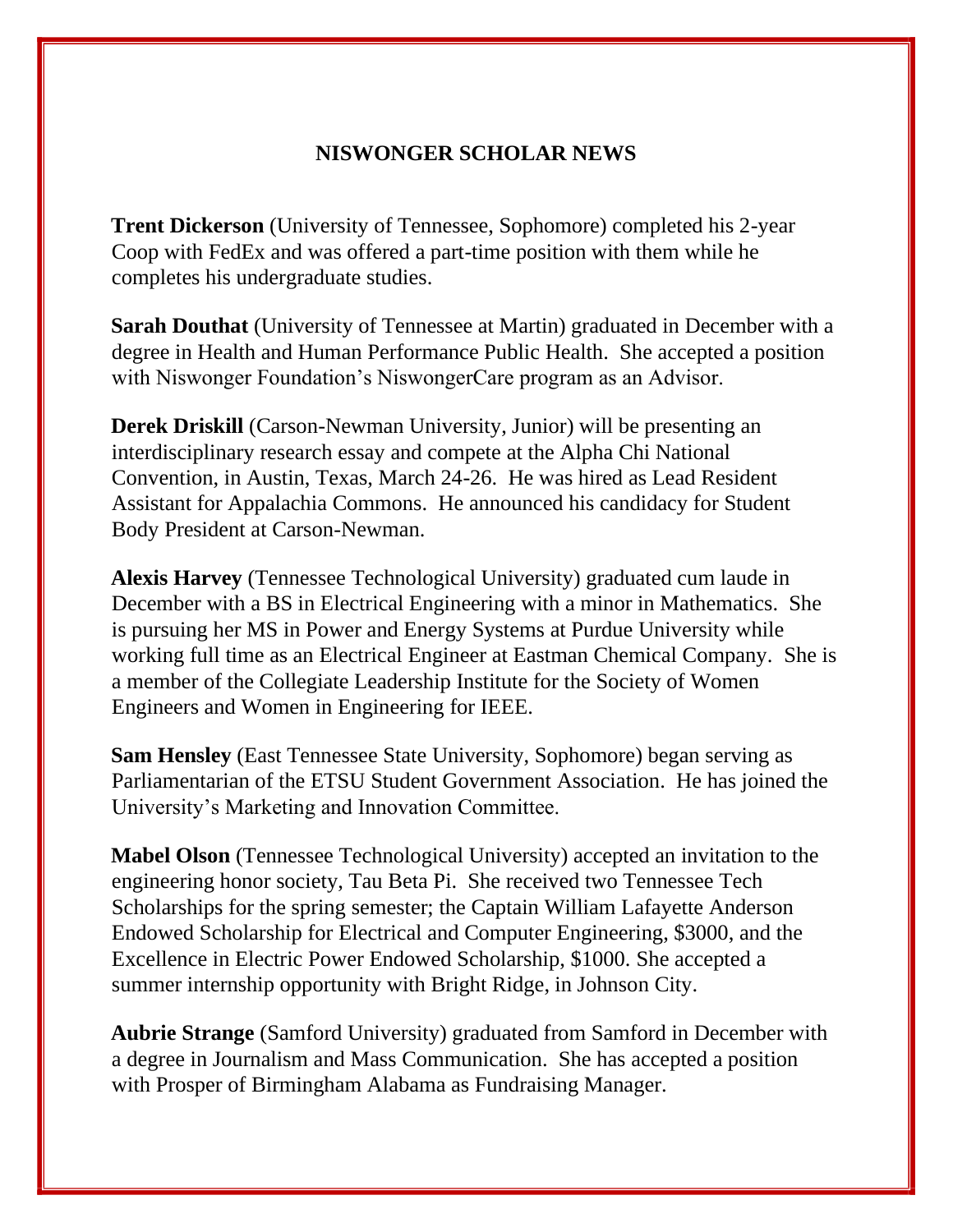## **NISWONGER ALUMNI UPDATES**

**Hope Adkins** (Class of 2018) is pursuing a PhD in Higher Education Administration at the University of Tennessee, Knoxville.

**Katie Shields Arnold** (Class of 2017) and her husband, Justin, welcomed their second son, Stetson, on September 28<sup>th</sup>.

**Patrick Brown** (Class of 2010) and his wife, Jessica, welcomed their daughter, Ava Mae, on January 21<sup>st</sup>. He is now the Owner/President of his firm, Ross/Fowler, of Knoxville. They design a wide variety of landscape architectural projects, including master planning, parks, green infrastructure, streetscape, and campus design throughout the Southeast.

**Brittany Church** (Class of 2021) accepted a position as Enrollment Coach with Louisiana State University's Online and Continuing Education program, specializing in the graduate programs at their Shreveport campus.

**Emily Hollingsworth** (Class of 2011) passed her PMP exam, and she is now a Project Management Professional, certified by the Project Management Institute.

**Brittany Jorgenson** (Class of 2008) was promoted to Director of Operations for Uscape Apparel, in January.

**Law Loving** (Class of 2012) and his wife Megan welcomed a daughter, Evora Camille, into their family on December 26.

**Kayla Williams Mehr** (Class of 2013) and her husband, Chris, welcomed their son, Williams "Will" on February 2nd (02-02-2022). Kayla stated, "with a birthdate like that, I expect he will be great in Math!"

**McKenzie Reynolds Potter** (Class of 2018) was promoted to a Senior Audit Associate position at Blackburn Childers and Stegall, in January.

**Mozianio "Trey" Reliford** (Class of 2010) was elected partner at Neal & Harwell, PLC. He was elected Vice President of Conexion Americas Board of Directors.